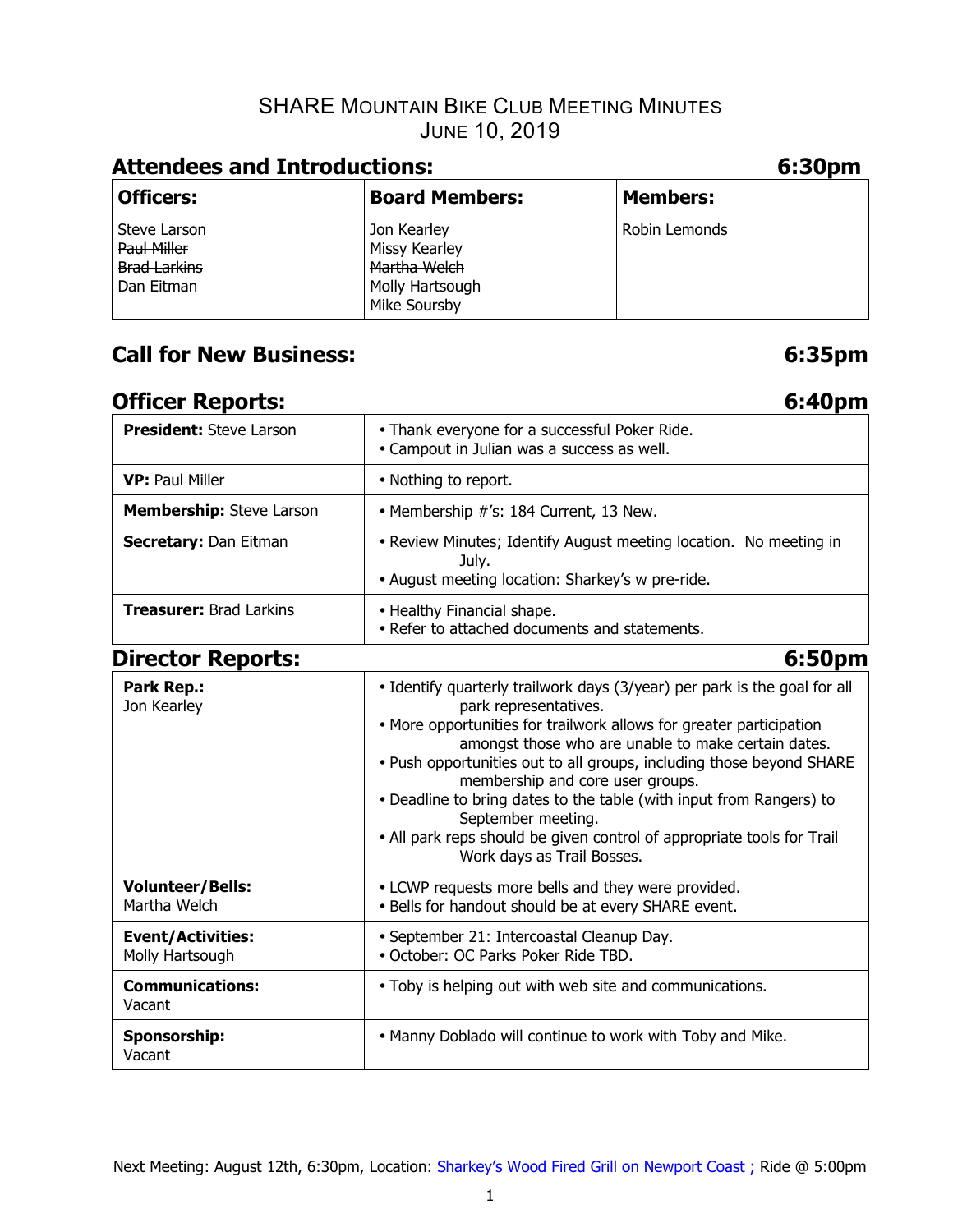## SHARE MOUNTAIN BIKE CLUB MEETING MINUTES JUNE 10, 2019

| <b>Park/Area Reports:</b>         | 7:00pm                                                                                                                                                                                                                                   |
|-----------------------------------|------------------------------------------------------------------------------------------------------------------------------------------------------------------------------------------------------------------------------------------|
| <b>Gov't/Land Manager Reports</b> | • Nothing to report. Trails Subcommittee rescheduled for the $27th$ .<br>OC Parks Advisory Council continues to meet sporadically.<br>. Put OC Parks on the spot regarding the Grand Jury report for Irvine<br>Lake.                     |
| <b>Crystal Cove</b>               | • Nothing major. Signage replacements required due to grading<br>errors.<br>. Ticketron opened up and the bottom of Rattlesnake opened up.<br>Brushing completed.<br>• Continue to volunteer to maintain the nature trail (hiking only). |
| <b>LCWP</b>                       | • Need bike bells. LCF building opening soon. Fundraiser (Troy Lee)<br>this coming Saturday (June 15th).                                                                                                                                 |
| <b>Aliso/Wood Canyons</b>         | • Upcoming Trail Stewardship by LCF on Saturday, 6/22/19 (refer to<br>Laguna Canyon Foundation Website and Facebook).                                                                                                                    |
| <b>Whiting Ranch</b>              | • Nothing to report.                                                                                                                                                                                                                     |
| <b>Santiago Oaks</b>              | . Poker ride went well and trails are holding up.                                                                                                                                                                                        |
| <b>Peters Canyon</b>              | • Intercoastal cleanup on September 21st.                                                                                                                                                                                                |
| <b>O'Neill</b>                    | • Nothing to report.                                                                                                                                                                                                                     |
| <b>IOSP/IRC</b>                   | • Nothing to report.                                                                                                                                                                                                                     |
| <b>Caspers</b>                    | • Nothing to report.                                                                                                                                                                                                                     |
| <b>Chino Hills</b>                | • Public Open House on Monday, 7/22 from 6-8pm.<br>https://www.parks.ca.gov/ChinoHillsRTMP                                                                                                                                               |
| <b>San Onofre</b>                 | • Nothing to report.                                                                                                                                                                                                                     |
| <b>Other Areas</b>                | • Trail Work Day: STT & The Luge, hosted by The Path Bike Shop<br>(refer to The Path Facebook Page) 6/15/19.                                                                                                                             |

# **Old Business: 7:15pm**

- 1. How does SHARE and NICA leverage our shared goals and common interests?
	- a. Steve Larson Nothing to report. Follow up in the future. NICA finishing up in May. Change in leadership at NICA may be occurring.
	- b. Partnership with Bike Shops/Donations/NICA
	- c. Continue to find opportunities for Racing Locations.
- 2. Mountain Bike Repair/Pump Stations REI Grant Research
	- a. Jacques Defer
- 3. Update on Blog Posts to Website.
	- a. Post John Kearley blog post on Trails and Greenways Conference
	- b. Blog topics: Campout (late June)-Missy Kearley, A Racer's View (late-July)-Dan Eitman, Trail Work (August) by Jon Kearley.
- 4. Identify local-level opportunities.
- 5. Local Businesses and SHARE Follow-up from previous meeting.
- 6. Identify items from Prior Meeting Roundtable to pursue. Identify a point person for each item for followthrough.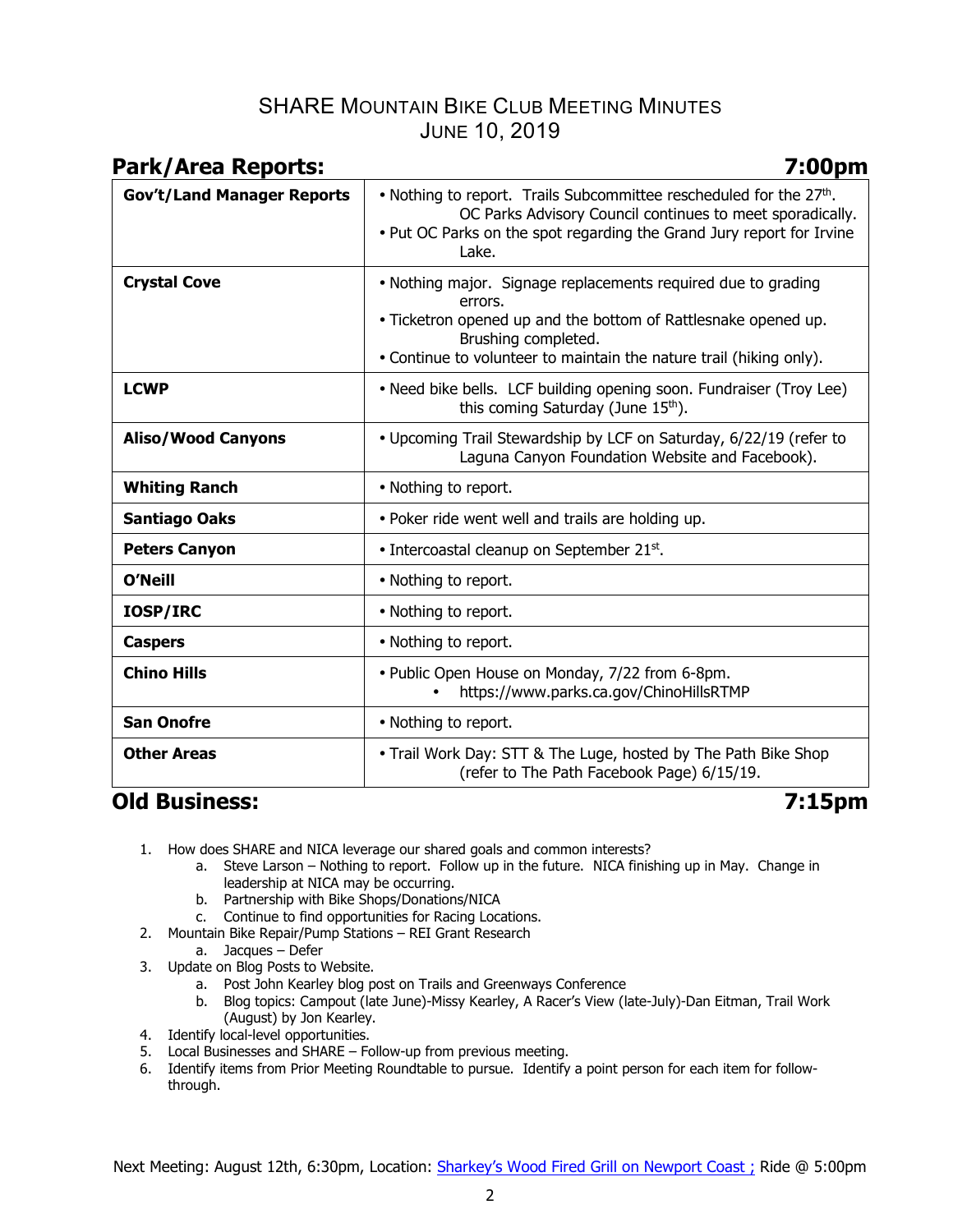## SHARE MOUNTAIN BIKE CLUB MEETING MINUTES JUNE 10, 2019

## **New Business: 7:30pm**

- 1. June 19, 2019, 8:00pm: Shimano Presents RETURN TO EARTH by Anthill Films.
	- a. Shimano has reached out to SHARE to set up in the lobby, bring raffle tickets, and promote SHARE.
		- b. Need a new roll of raffle tickets (Steve L.). Table and table cover for promotion.<br>c. Doors open at 7pm. Movie starts at 8pm. Table set-up at 6:00pm. Recommend
	- Doors open at 7pm. Movie starts at 8pm. Table set-up at 6:00pm. Recommend all members purchase tickets.
- 2. Item No. 2

# **Roundtable: 7:45pm**

- 1. Tools:
	- a. Obtain Hedge Clipper (Battery Powered 40v from Home Depot by Ryobi) to best serve Robin's needs.
	- b. If "specialty" tools are required, bring the request to the meeting. They should be tools that shouldn't otherwise be stored in the trailer, but are readily accessible and usable by multiple members.
- 2. An upcoming need to identify people who are interested in rotating into leadership positions. President, Vice-President, Secretary, Treasurer, etc.,
- 3. Fall Membership Appreciation Event-Dan Eitman
- 4. TAKMB Day is preferential to Acorn Day. Irvine Park is the preferred location the 1<sup>st</sup> Weekend in October. Reach out to High School Racers for early-season fulfillment of volunteer responsibilities.
- 5. Poker Ride Debrief:
	- a. Sending out a post-event survey.
	- b. Strava/RidewithGPS/Route link.
	- c. Suggested trail directions/options. Update map accordingly.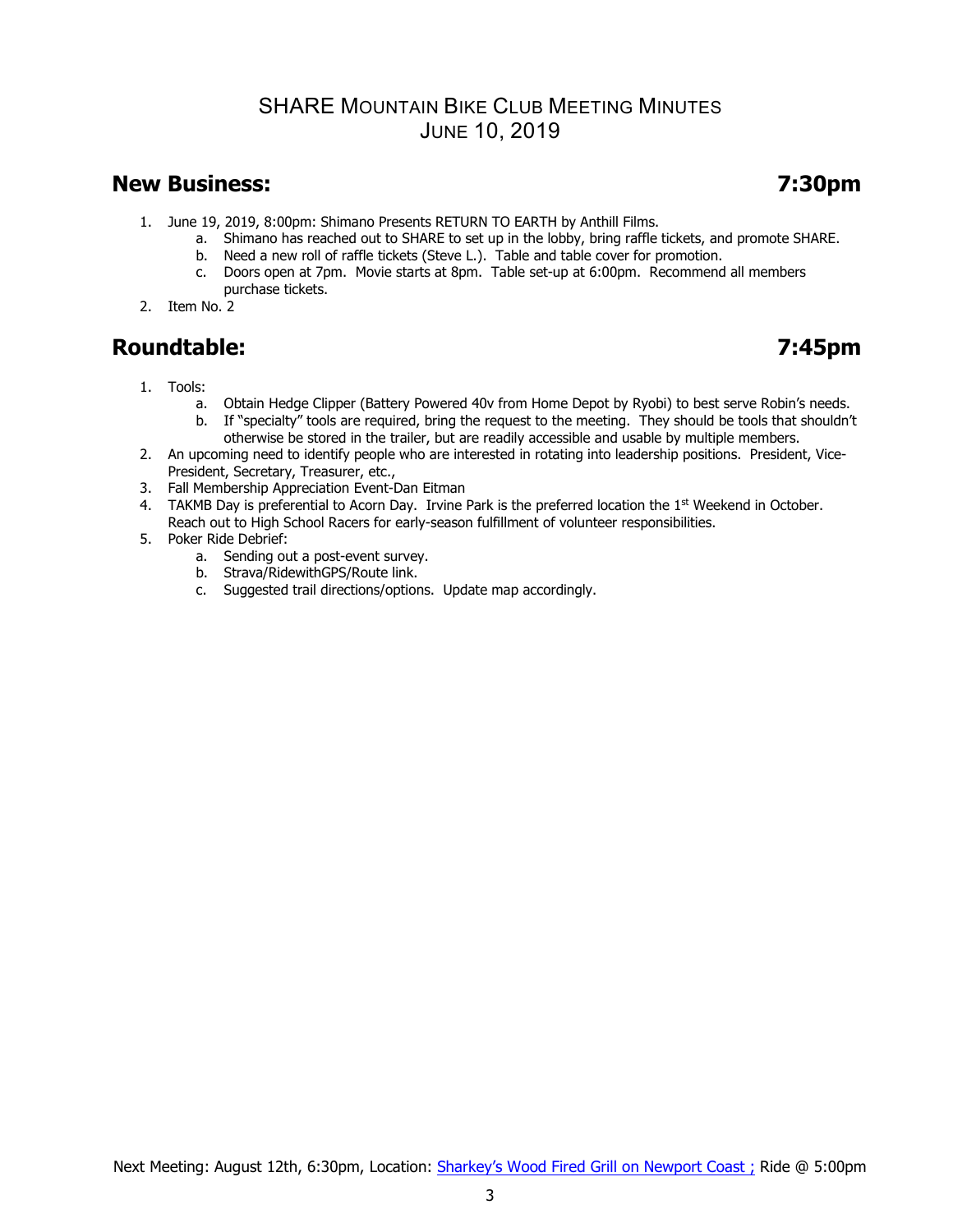## **SHARE Mountain Bike Club** Poker Ride Profit Loss - 2019



| Revenue              |              |                              |                         |  |
|----------------------|--------------|------------------------------|-------------------------|--|
| Date                 | 2019 Revenue |                              | <b>Note</b>             |  |
| Pending              |              | 500.00 Deposit Refund        |                         |  |
| 5/18/2019            |              | 3,787.00 Online Registations | 107 online registations |  |
| 5/18/2019            |              | 1,000.00 Late registations   | 25 walkup Registations  |  |
| 5/18/2019            |              | 1,459.00 Opportunity Drawing |                         |  |
| <b>Total Revenue</b> | 6.746.00     |                              |                         |  |

## **Expenses**

| <b>Date</b>           |                |                                               |
|-----------------------|----------------|-----------------------------------------------|
| 6/7/2019              | \$             | 150.00 The Party Staff - Bar Tending Fee      |
| 5/25/2019             | \$             | 437.39 Keith E - Food                         |
| 5/18/2019             | \$             | 53.86 Chevron - Propane                       |
| 5/18/2019             | \$             | 40.00 The Party Staff - Tip (from Petty Cash) |
| 5/18/2019             |                | 26.65 Michaels - Donuts                       |
| 5/18/2019             | \$             | 17.95 Starbucks                               |
| 5/18/2019             | \$             | 35.54 Ace Crown - HW                          |
| 5/18/2019             | \$             | 19.38 Staples - Marketing                     |
| 5/16/2019             | \$             | 140.00 Petty Cash                             |
| 5/18/2019             | \$             | 33.98 IL&L - volunteer food                   |
| 5/18/2019             | \$             | 66.02 Extra Beer from Docent                  |
| 5/11/2019             | \$             | 15.39 Michaels - Bags                         |
| 5/11/2019             | \$             | 215.47 TWOP - Grand Prize                     |
| 5/15/2019             | \$             | 40.00 ABC Permit                              |
| 5/13/2019             | \$             | 276.00 Alliant Insurance - OC Parks           |
| 5/6/2019              | \$             | 500.00 OC Parks - Deposit                     |
| 5/6/2019              |                | 125.00 OC Parks - Permit                      |
| 4/23/2019             |                | 86.19   Staples - Postcards                   |
| 3/28/2019             | \$             | 150.00 OC Parks - Bar Tending Fee             |
| 3/25/2019             | \$<br>86.19    | Staples - Postcards                           |
| <b>Total Expenses</b> | 2,428.82<br>\$ |                                               |

**Profit/Loss \$ 4,317.18**

| <b>2019 Expenses Breakdown</b>         |  |        |       |  |        | 2018 Expense Comparison |          |  |
|----------------------------------------|--|--------|-------|--|--------|-------------------------|----------|--|
| Food                                   |  | 635.85 | 28.6% |  | 525.69 | 23.6%                   | 21.0%    |  |
| <b>Permits</b>                         |  | 315.00 | 14.2% |  | 300.00 | 13.5%                   | 5.0%     |  |
| <b>Insurance</b>                       |  | 276.00 | 12.4% |  | 276.00 | 12.4%                   | 0.0%     |  |
| <b>Staff</b>                           |  | 190.00 | 8.5%  |  | 190.00 | 8.5%                    | 0.0%     |  |
| <b>Prizes</b>                          |  | 230.86 | 10.4% |  | 177.79 | 8.0%                    | 29.8%    |  |
| Registration (Red Podium fees = 5.72%) |  | 216.63 | 9.7%  |  | 525.19 | 23.6%                   | $-58.8%$ |  |
| <b>Materials and Marketing</b>         |  | 227.30 | 10.2% |  | 252.91 | 11.4%                   | $-10.1%$ |  |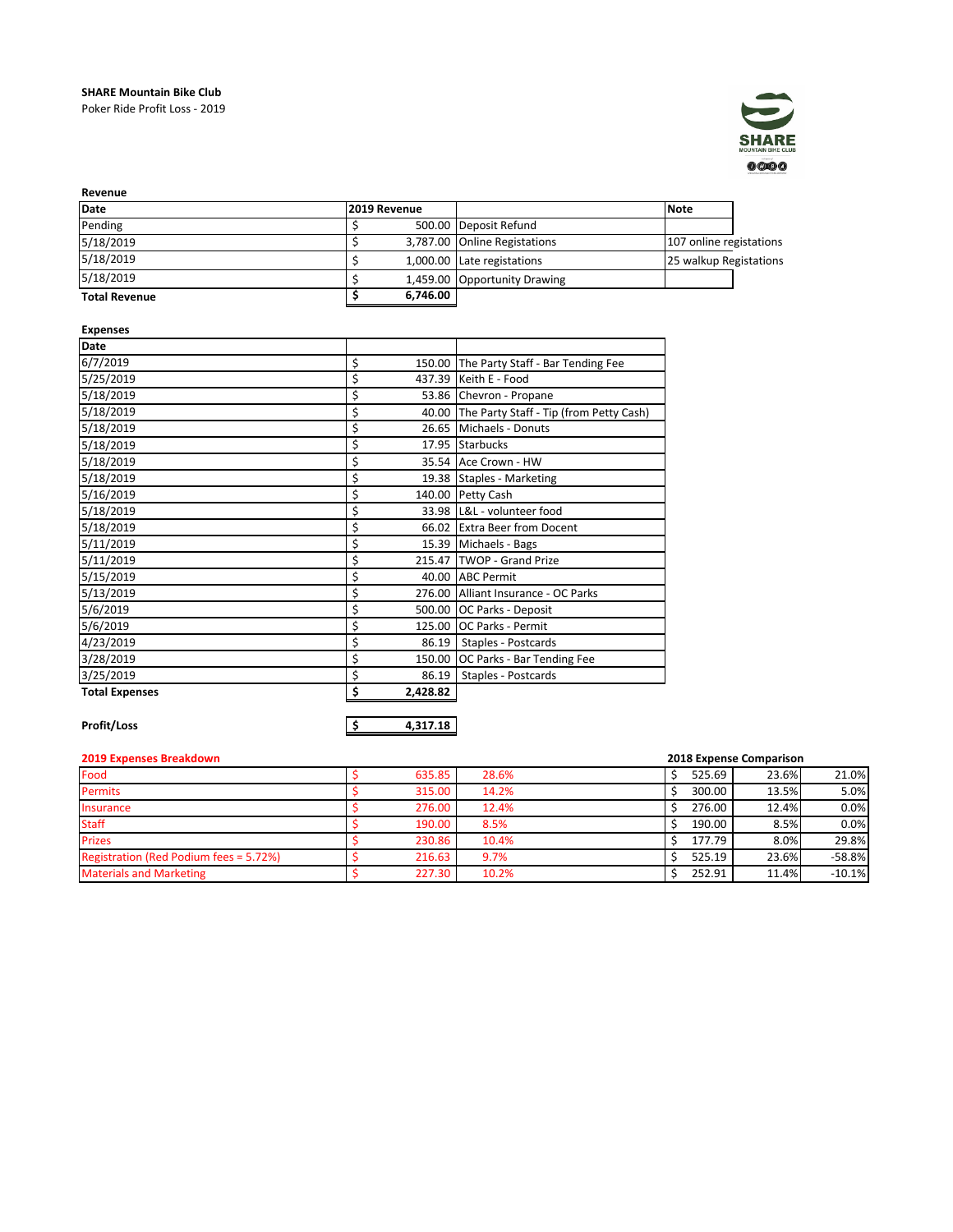## **Key 2019 Poker Ride Information**

| 132 total riders Riders                       |                          | Up 14% from 2018                                                          |
|-----------------------------------------------|--------------------------|---------------------------------------------------------------------------|
| - 107 Riders Paid plus Donations on RedPodium |                          | 3,360.00 Registations up 11.5% from 2018 but donations down significantly |
| - 25 Riders Paid Walkup                       |                          | 1,000.00 Up 25% from 2018 (up by 20%)                                     |
| - Red Podium Fees                             |                          | 216.63 Red Podium was 5.72% compared to Eventbrite was 12%                |
| - Opportunity Drawing and Extra Meals         |                          | 1,459.00 Opportunity Drawing and Donations (Up by 40%)                    |
| - 28 Voluteers                                | $\overline{\phantom{0}}$ | Recommend additional recognition event                                    |
| - 12 oz Beers Consumed                        |                          | 330 2 1/2 kegs with some left over.                                       |
| - Profit                                      |                          | 4,380.99 Up by \$55 from 2018 or 1%. In 2018 PR had single \$500 donation |



| 2019 Expenses Breakdown                |  |          |     | 2018 Expense Comparison |        |
|----------------------------------------|--|----------|-----|-------------------------|--------|
| Food                                   |  | 635.85   | 29% | 525.69<br>24%           | 21%    |
| Permits                                |  | 165.00   | 14% | 300.00<br>13%           | 5%     |
| Insurance                              |  | 276.00   | 12% | 276.00<br>12%           | 0%     |
| Staff                                  |  | 190.00   | 9%  | 190.00<br>9%            | 0%     |
| Prizes                                 |  | 230.86   | 10% | 8%<br>177.79            | 30%    |
| Registration (Red Podium fees = 5.72%) |  | 216.63   | 10% | 24%<br>525.19           | $-59%$ |
| <b>Materials and Marketing</b>         |  | 227.30   | 10% | 252.91<br>11%           | $-10%$ |
|                                        |  | 2.247.58 |     |                         |        |

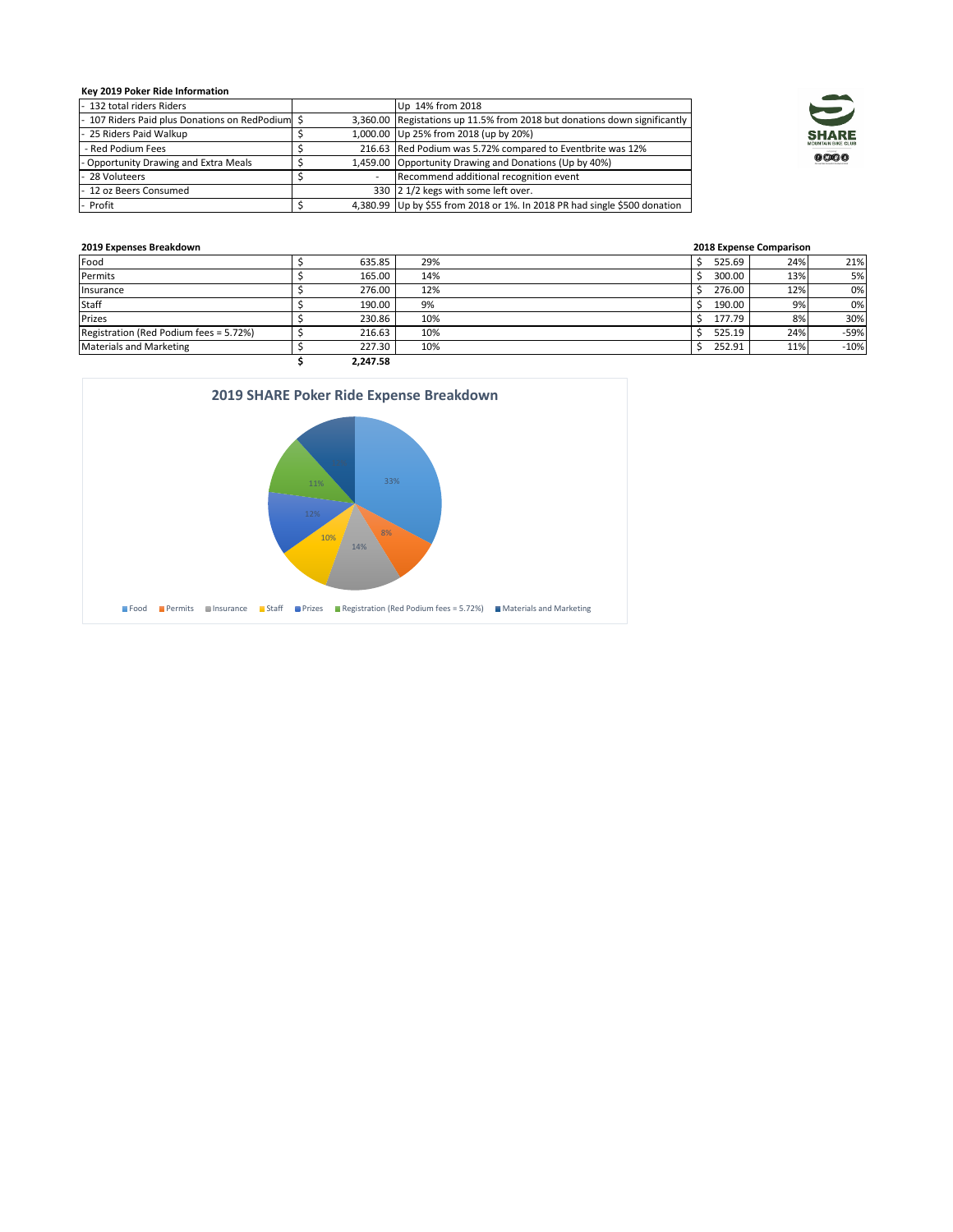

|               | <b>Bank Account (BofA)</b> |          |                |          |                |          |                                                |  |  |
|---------------|----------------------------|----------|----------------|----------|----------------|----------|------------------------------------------------|--|--|
| Date          | <b>Expense</b>             |          | <b>Deposit</b> |          | <b>Balance</b> |          | <b>Note</b>                                    |  |  |
| 4/8/2019      |                            |          |                |          | Ś              |          | 9,041.92 \$7,074.36 increase this month        |  |  |
| 6/7/2019      | \$                         | 150.00   |                |          |                |          | The Party Staff - Bar Tending Fee (PR)         |  |  |
| 6/5/2019      | \$                         | 202.78   |                |          |                |          | Costco - Camping Trip Expenses                 |  |  |
| 6/4/2019      | \$                         | 64.29    |                |          |                |          | Bear Flag - CCSP Trail Work Lunch              |  |  |
| 6/4/2019      |                            |          | Ś              | 97.93    |                |          | WePay - Camping Trip - Revenue                 |  |  |
| 5/29/2019     | \$                         | 264.33   |                |          |                |          | Amazon - Forestry Supply - Snake Gaiters       |  |  |
| 5/29/2019     |                            |          | \$             | 2,500.00 |                |          | Donation plus IMBA Reimbursement               |  |  |
| 5/29/2019     |                            |          | Ś              | 1.082.00 |                |          | IMBA - Membership Fees                         |  |  |
| 5/25/2019     | \$                         | 437.39   |                |          |                |          | Keith E - Food (PR)                            |  |  |
| 5/21/2019     | \$                         | 287.76   |                |          |                |          | Brad L - Trails Conference Hotel Reimbursement |  |  |
| 5/21/2019     |                            |          | \$.            | 2,403.84 |                |          | WePay - Poker Ride - Revenue (PR)              |  |  |
| 5/18/2019     | \$                         | 53.86    |                |          |                |          | Chevron - Propane (PR)                         |  |  |
| 5/18/2019     | \$                         | 40.00    |                |          |                |          | The Party Staff - Tip (from Petty Cash) (PR)   |  |  |
| 5/18/2019     | \$                         | 26.65    |                |          |                |          | Michaels - Donuts (PR)                         |  |  |
| 5/18/2019     | \$                         | 17.95    |                |          |                |          | Starbucks (PR)                                 |  |  |
| 5/18/2019     | \$                         | 35.54    |                |          |                |          | Ace Crown - HW (PR)                            |  |  |
| 5/18/2019     | \$                         | 19.38    |                |          |                |          | <b>Staples - Marketing (PR)</b>                |  |  |
| 5/16/2019     | \$                         | 140.00   |                |          |                |          | Petty Cash (PR)                                |  |  |
| 5/18/2019     | \$                         | 33.98    |                |          |                |          | L&L - volunteer food (PR)                      |  |  |
| 5/18/2019     | \$                         | 66.02    |                |          |                |          | <b>Extra Beer from Docent (PR)</b>             |  |  |
| 5/11/2019     | \$                         | 15.39    |                |          |                |          | Michaels - Bags (PR)                           |  |  |
| 5/11/2019     | \$                         | 215.47   |                |          |                |          | TWOP - Grand Prize (PR)                        |  |  |
| 5/15/2019     | \$                         | 40.00    |                |          |                |          | <b>ABC Permit (PR)</b>                         |  |  |
| <b>Totals</b> | \$                         | 2,110.79 | -\$            | 6,083.77 | ۱ś             | 9,041.92 |                                                |  |  |

## **Bank Account (BofA Savings)**

| Date      | <b>Expense</b> | <b>Deposit</b> | Balance             | Note              |
|-----------|----------------|----------------|---------------------|-------------------|
| 6/10/2019 |                |                | 11.572.28   Balance |                   |
| 5/15/2019 |                | 0.29           |                     | Income - Interest |
| Totals    |                | 0.29           | 11.572.57           |                   |

## **Bank Account (PayPal)**

| Date          | <b>Expense</b> | Deposit |        | <b>Balance</b> | <b>Note</b>                                            |
|---------------|----------------|---------|--------|----------------|--------------------------------------------------------|
|               |                |         |        | 262.47         |                                                        |
| 4/8/2019      | 162.70         |         |        |                | B. Larkins - Reimbursement for Additional PR Beer (PR) |
|               |                |         | 25.00  |                | Donation                                               |
| 4/27/2019     | 0.85           |         | 110.00 |                | <b>Donation Expense</b>                                |
| <b>Totals</b> | 163.55         |         | 135.00 | 262.47         |                                                        |

| <b>Totals</b>        | Expense |          | Deposit |          | <b>Balance</b> |           |
|----------------------|---------|----------|---------|----------|----------------|-----------|
| <b>BofA Checking</b> |         | 2.110.79 |         | 6.083.77 |                | 9.041.92  |
| <b>BofA Savings</b>  |         | -        |         | 0.29     |                | 11.572.57 |
| Paypal               |         | 163.55   |         | 135.00   |                | 262.47    |
|                      |         | 2.274.34 |         | 6,219.06 |                | 20.876.96 |

| Net Profit/(Loss) for Period        | 3.944.72 |
|-------------------------------------|----------|
| <b>Upcoming Significant Revenue</b> |          |
| Stacey N. Donation                  | 1,500.00 |
|                                     | 1.500.00 |

| <b>Upcoming Significant Expenses</b> |  |  |  |  |  |
|--------------------------------------|--|--|--|--|--|
| none                                 |  |  |  |  |  |
|                                      |  |  |  |  |  |

### **Summary**

| <b>Unrestricted Funds</b> | N |  |
|---------------------------|---|--|
| <b>Restricted funds</b>   | ۰ |  |

### **Key Financial Points**

- SHARE remains financially strong with \$20,876.96 in accounts. Accounts increases \$7074.36 this month.

- Received donation from Stacy N. of \$1500 plus reimbursement from IMBA of \$1,000 plus Q1 membership.

- 2019 Poker Ride made \$4317 in net profit and had 132 paid riders and 28 volunteers. Great Poker Ride!

- What SHARE branded SWAG shall we have this year? New Jerseys? More Socks? Hats? Water Bottles? Approval requested to order.

- Board needs to identify upcoming expenses such as bells or tools.